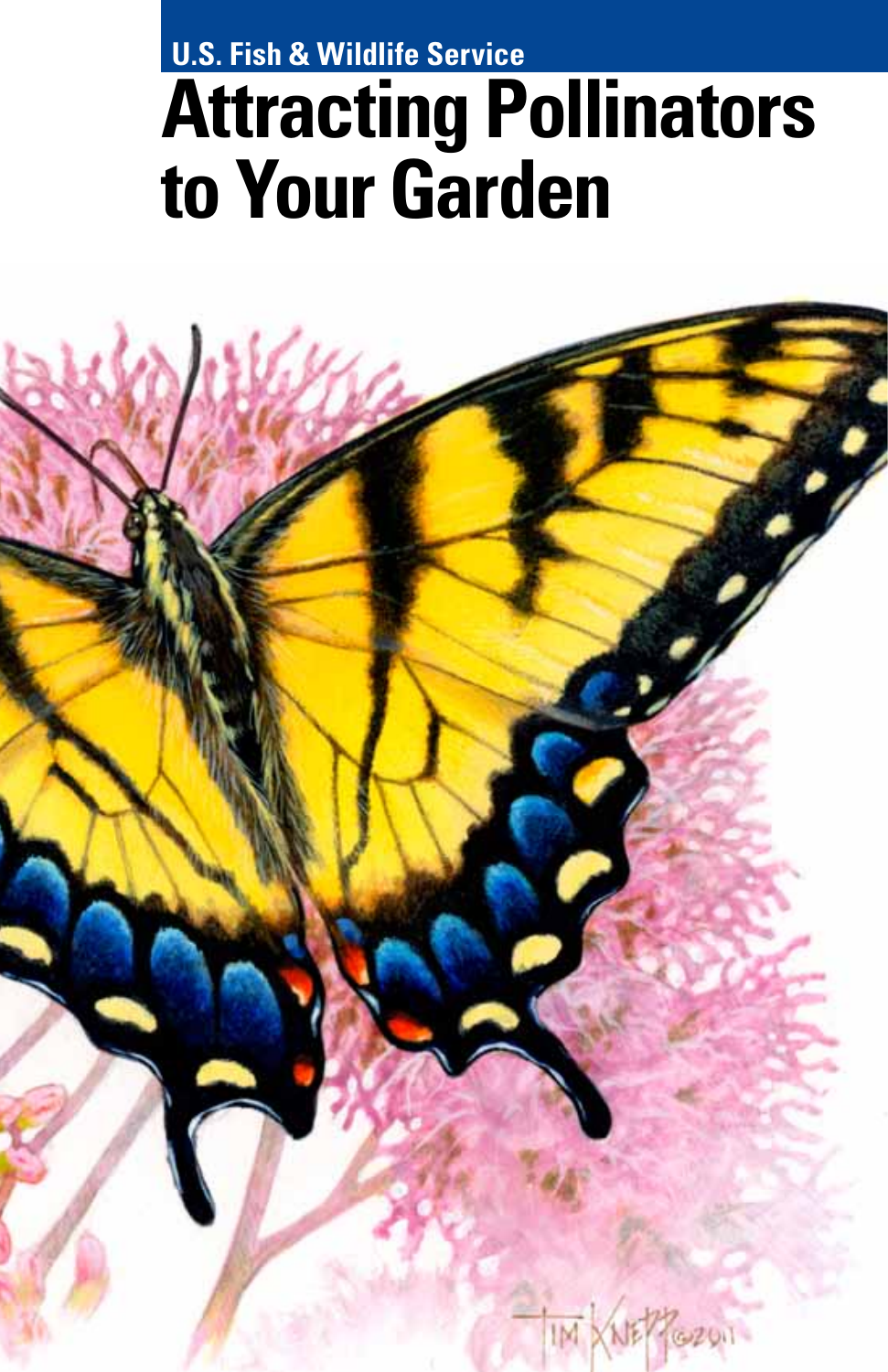## **Why are Pollinators Important?**

- Pollinators are nearly as important as sunlight, soil and water to the reproductive success of over 75% of the world's flowering plants.
- They are crucial to the production of most fruits, nuts, and berries on which people and wildlife depend.
- Over 150 food crops in the United States depend on pollinators, including blueberries, apples, oranges, squash, tomatoes and almonds.

*Wild Cherries*



*Blueberries*

*Elderberry*



*Sunflower Seeds*



*Wild Stawberries*





*Thistle Seeds*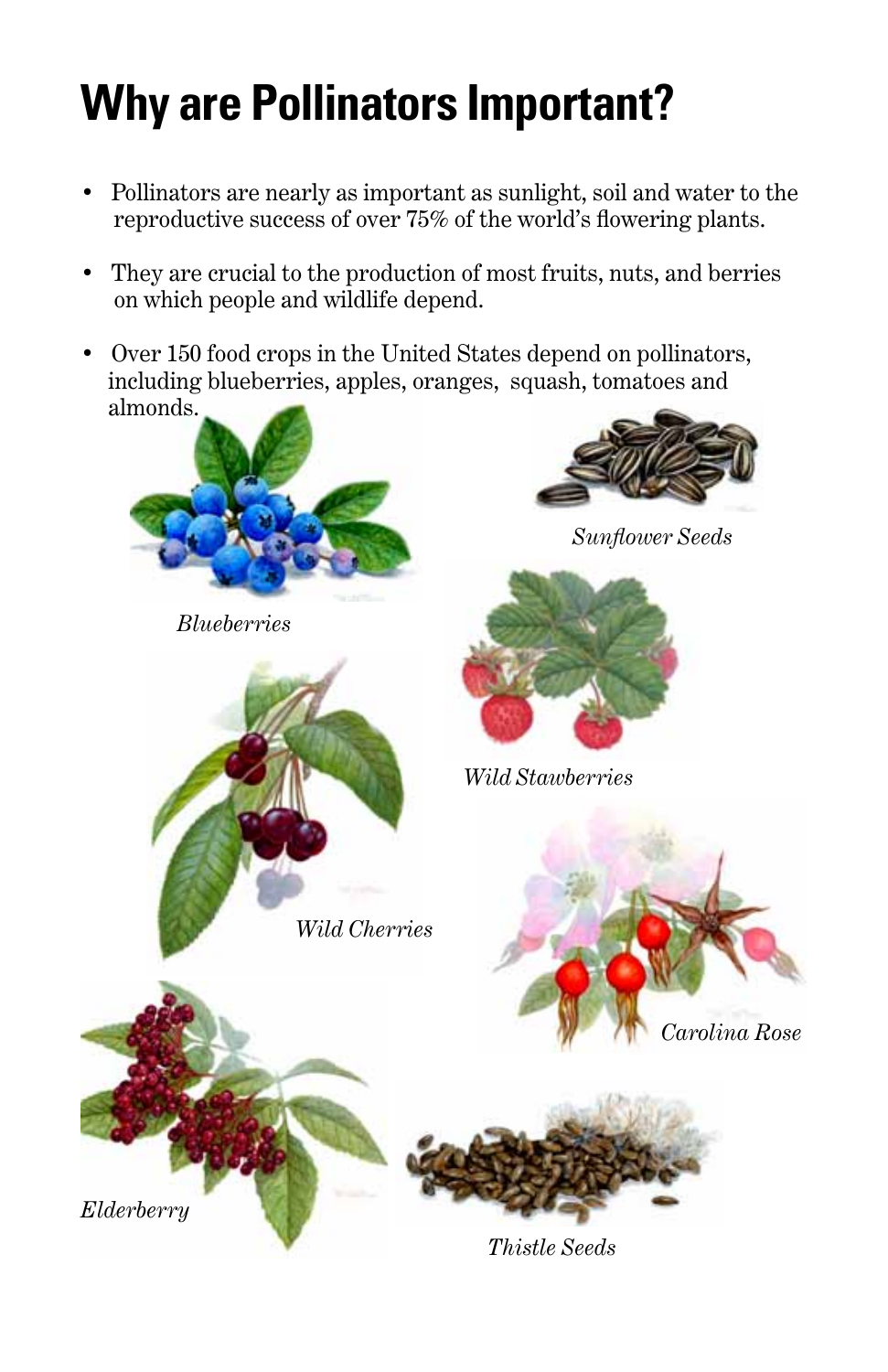## **What is Pollination?**

Pollination occurs when pollen grains from a flower's male parts (anthers) are moved to the female part (stigma) of the same species. Once on the stigma, the pollen grain grows a tube that runs down the style to the ovary, where fertilization occurs, producing seeds.

Most plants depend on pollinators to move the pollen from one flower to the next, while others rely on wind or water to move pollen.

Plants produce nectar to attract pollinators. As the pollinator moves from flower to flower collecting nectar, they are also moving pollen from flower to flower. Certain fruits and seeds will not be produced if their flowers are not pollinated.



*Worldwide there are more than 100,000 different animal species that pollinate plants. Insects are the most common pollinators, but as many as 1,500 species of vertebrates also help pollinate plants.*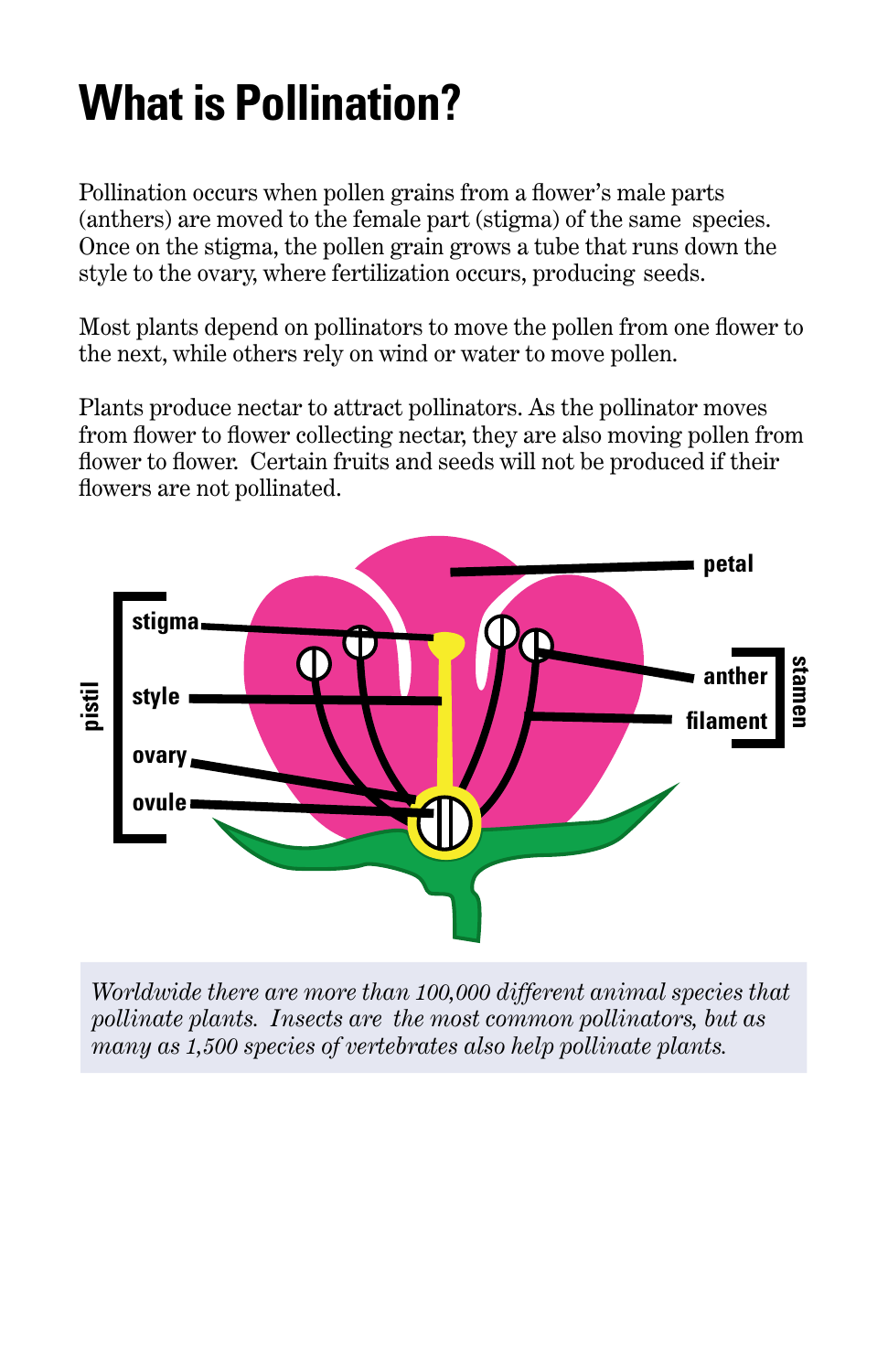#### *A Good Pollinator:*

- *• Is highly mobile and can travel from flower to flower. Moving pollen from flowers on one plant to another plant (rather than on the same plant) is called cross-pollination. Plants resulting from crosspollination have greater genetic diversity and are more capable of withstanding environmental change.*
- *• Has hairs, scales or feathers. Pollen grains from one flower get caught in the hairs, scales, and feathers then are brushed off on another flower as the pollinator moves from plant to plant collecting nectar.*
- *• Has specialized mouth parts for collecting nectar from the plants it visits*



*Ruby-throated hummingbird*

Hummingbirds are attracted to scarlet, orange, red or white tubular-shaped flowers with no distinct odors.



*Lesser long-nosed bat*

Bats are attracted to dull white, green or purple flowers that emit strong, musty odors at night.



*Bumble bee*

Bees are attracted to bright white, yellow or blue flowers and flowers with contrasting ultraviolet patterns that have fresh, mild or pleasant odors.

## **Meet the Pollinators**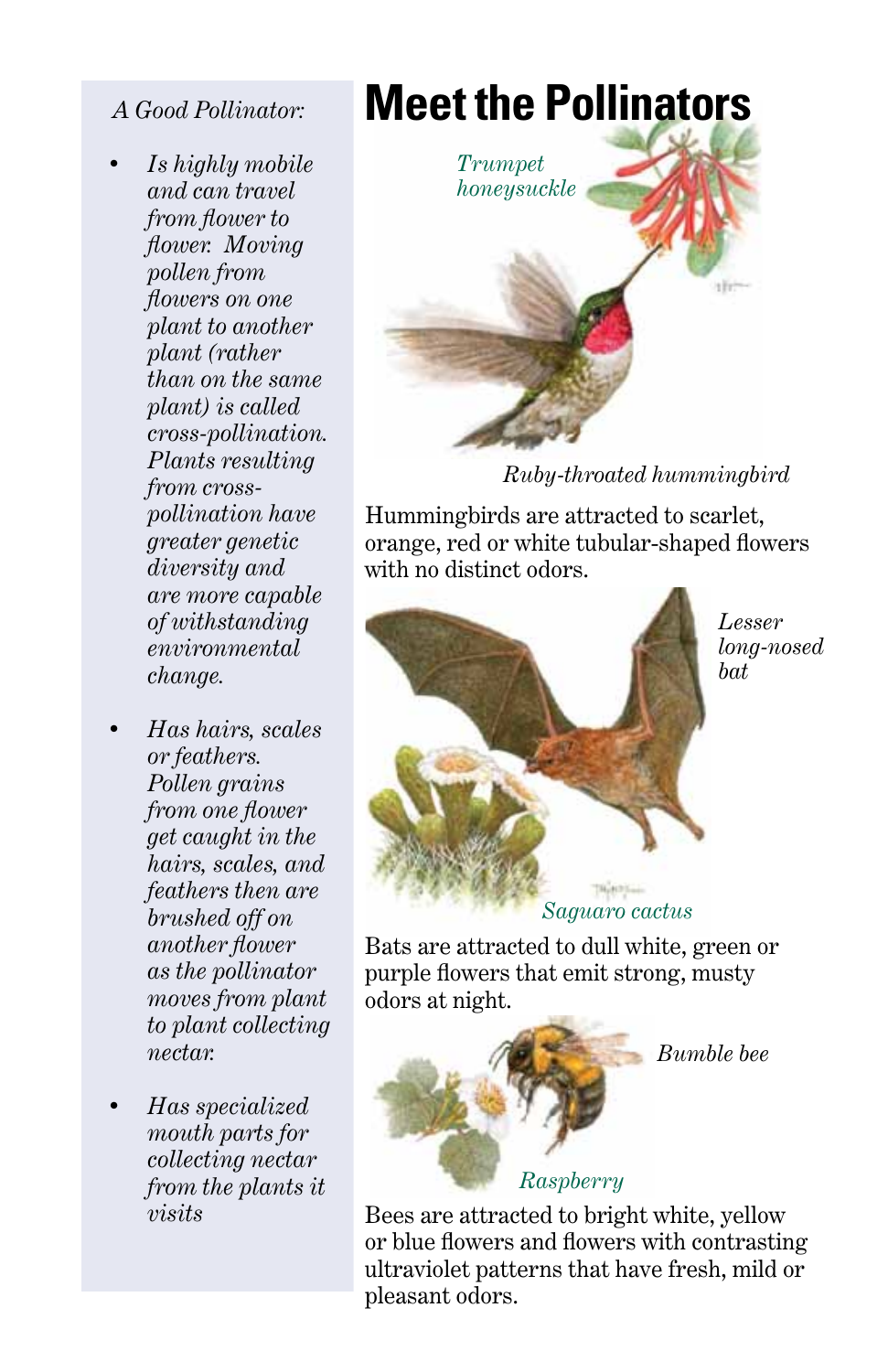#### *Hover fly (flower fly)*



Flies are attracted to green, white or cream flowers with little odor or dark brown and purple flowers that have putrid odors. *Monarch butterfly*



*Butterfly milkweed*

Butterflies are attracted to bright red and purple flowers with a faint but fresh odor.



*Hummingbird moth*

*Dense blazing star*

The hummingbird moth is active during the day however most moths are active at night and are attracted to pale red, purple, pink or white flowers that emit a strong, sweet odor at night.



*Soldier beetle*

*American black elderberry*

Beetles are attracted to white or green flowers with odors ranging from none to strongly fruity or foul.

*Pollinators in Peril!*

*Pollinator populations are declining. The most probable causes include:*

- *Habitat loss, fragmentation and degradation (including the introduction and spread of invasive plant species)*
- *Misuse of pesticides*
- *Disease, including parasites carried to the U.S. on introduced species*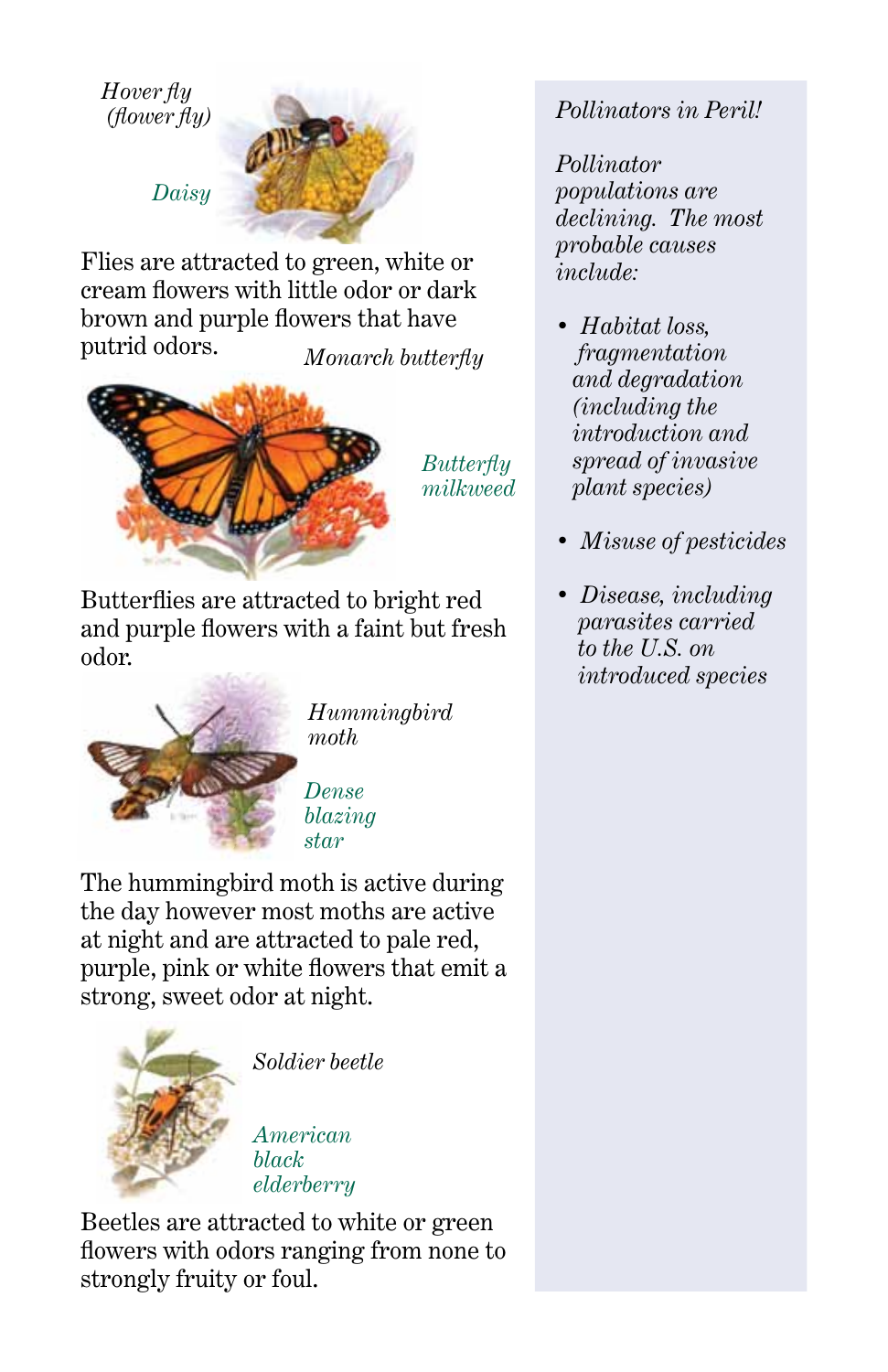## **What You Can Do for Pollinators**

### *Plant a garden using native flowering plants:*

- • Choose a variety of colors and shapes that will attract a variety of pollinators
- Choose plants that flower at different times providing nectar and pollen sources throughout the growing season.
- Plant in clumps rather than single plants to better attract pollinators

**For more information:** http://pollinator.org/guides.htm

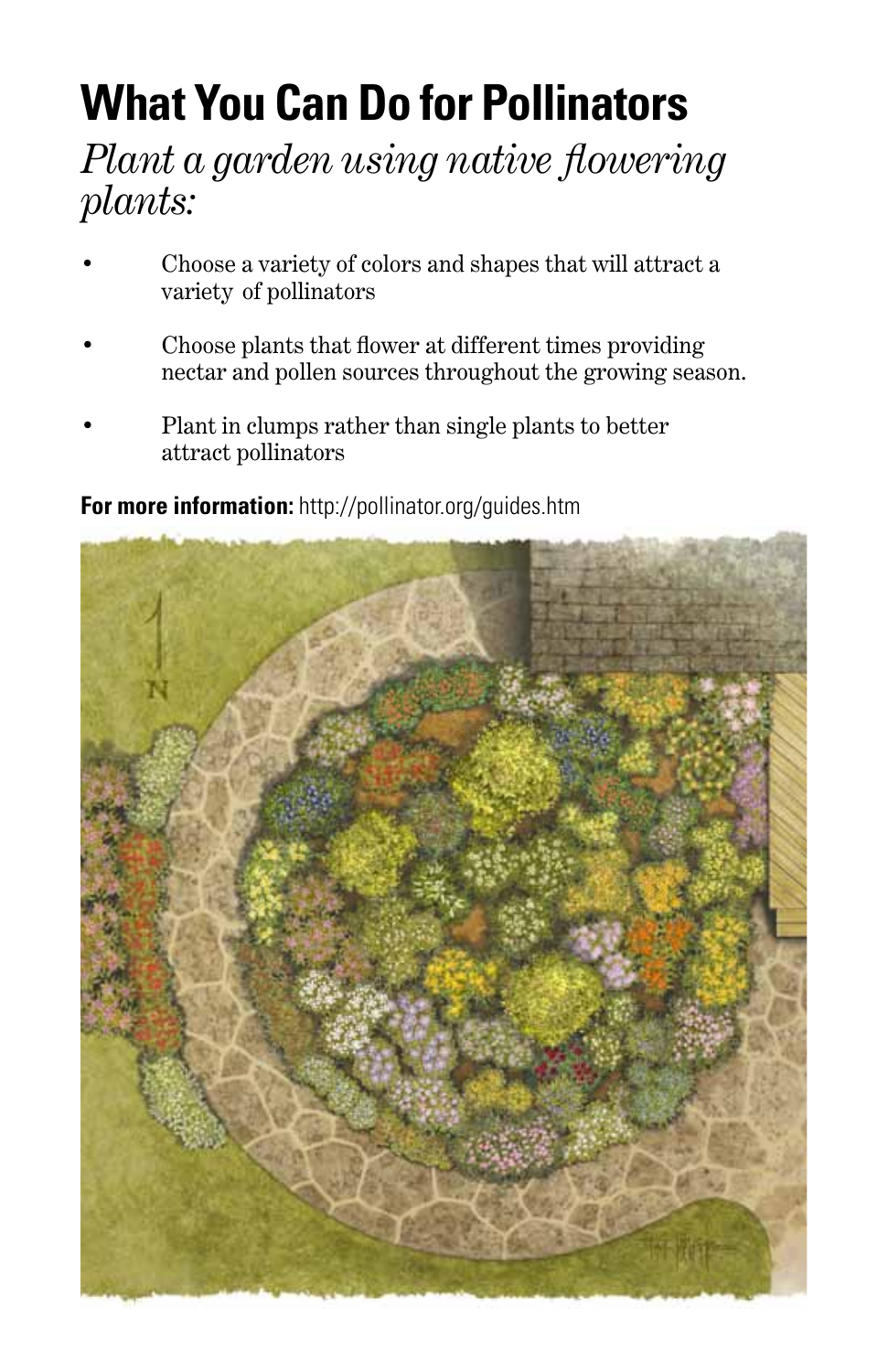### *Provide habitat for nesting and egg-laying, such as:*

- Shrubs, tall grasses, and low-growing plants
- Patches of fallen branches and h
- Small patches of bare ground
- Bee nesting block



**For more information:** http://www.fws.gov/pollinators/PollinatorPages/ YourHelp.html#bee

## *Avoid or limit pesticide use:*

- For natural pest control provide a diverse garden habitat with a variety of plant sizes, heights, and types to encourage beneficial insects
- Expect and accept a little bit of pest activity
- Try removing pests by hand (wearing garden gloves)
- If you must use a pesticide, choose one that is the least toxic to non-pest species, does not persist on vegetation, and apply it in the evening when most pollinators are not as active

**For more information:** http://www.fws.gov/pollinators/PollinatorPages/ YourHelp.html#pesticide